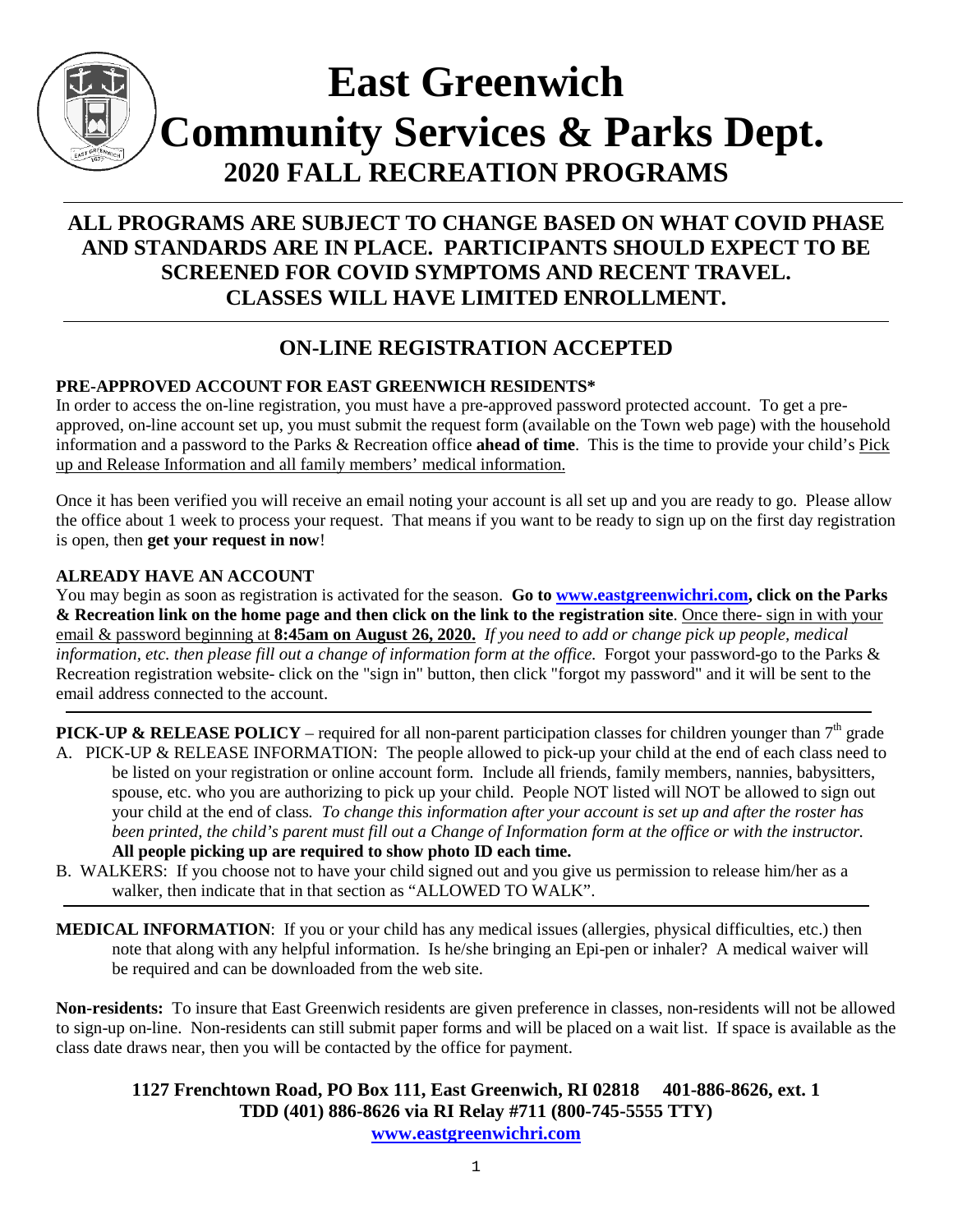**AGES/GRADE REQUIREMENT:** Participants must be the appropriate age and/or grade by the first day of the class.

**PAYMENTS ACCEPTED:** Cash, check or Credit Card *\*\*All credit card transactions will be charged a processing fee and are billed directly to your credit card. The processing fee is 2.5% of the total charge or a minimum of \$1.95. Processing fees are not refundable.*

#### **PAPER REGISTRATIONS**

The office still accepts paper registrations. Simply get your form to the office **before** the first day of registration, August 26, 2020, and we will begin enrolling them lottery style on the  $26<sup>th</sup>$ . Your best chance at getting your class selection will be via the on-line registration as classes will fill on a first come basis and the office can only process forms one at a time. Walk in registrations processed on the spot will not be accepted until August  $28<sup>th</sup>$ .

#### **REFUND POLICY**

The deadline for cancellations, transfers and program changes is one week prior to the start of the class, unless otherwise noted. NO refunds will be given after that date. If you or your child becomes injured, ill, unavailable, disinterested, etc. after this date and your spot can be filled with someone on our wait list then you may receive a partial refund. Please notify the office as soon as possible so that we can attempt to reach someone. Once you make a refund request your spot is now available for other registrants and you can NO longer attend class. A minimum of one day's advanced notice is needed. All refunds will be sent a paper check from the Town's Finance Dept. Credit card processing fees are not refundable.

#### **CAMPERSHIPS**

Camperships will be provided to those on public assistance. Please submit your registration form to the Parks & Recreation office before the 1<sup>st</sup> registration date along with proof of need (i.e. housing statement, SNAP card, SSI document, etc.) Payment will be worked out with each person. If you have an extenuating circumstance please submit a letter explaining your situation.

**CANCELLATION POLICY –** In the event of inclement weather or if you are questioning if a class will be held due to a storm, then you can check the class status by calling 401-886-8626. If class is cancelled there will be a cancellation message. Just because the EG Schools cancel-does not mean the Parks & Recreation programs are cancelled. If staff are able to, then they will attempt to contact participants via email or phone calls. Many times there are several factors which prohibit staff from contacting every individual personally.

\*East Greenwich residents are those residing within the cooperate boundaries of the Town of East Greenwich. Proof of residency may be required. Are you a registered voter in EG, is your car registered in EG, is your child currently eligible to enroll in an EG public school, do you have a renter's agreement at an EG home?

Youth & Teen Programs

#### **YOUTH TENNIS LESSONS**

Come learn coordination, ball control, movement, footwork, forehand, backhand, serving and volleying. You must have your own age-appropriate racquet and wear sneakers. (Class times may be shortened as daylight allows for make-ups.) Instructor: Kristen Coker



| Grades K-2            | Thursd |
|-----------------------|--------|
| Grades K-2            | Thursd |
| Grades 3-5            | Thursd |
| Grades 6-12           | Thursd |
| Session I – September |        |

| hursdays | $4:30-5:00$ pm             |
|----------|----------------------------|
| hursdays | $5:00-6:00$ pm             |
| hursdays | $3:00-4:00$ pm             |
|          | mber 10 – October 15, 2020 |
|          |                            |

| 4:00-4:30pm | <b>Frenchtown Courts</b> | \$45  | 6wks Course Code# FI0008 |
|-------------|--------------------------|-------|--------------------------|
| 4:30-5:00pm | <b>Frenchtown Courts</b> | \$45. | 6wks Course Code# FI0009 |
| 5:00-6:00pm | <b>Frenchtown Courts</b> | S60.  | 6wks Course Code# FI0010 |
| 3:00-4:00pm | <b>Frenchtown Courts</b> | \$60  | 6wks Course Code# FI0011 |



#### **LITTLE YOGIS**

This playful class encourages self-expression. We combine simple yoga poses with engaging songs, games and stories that exercise social, sensory and motor skills while increasing flexibility. Must be potty trained. Bring a mat to class. Instructor: Raeann Boyd

Ages 3-5yrs Wednesdays 2:15-3:00pm Parks & Rec. Office \$75 6 weeks Session I September 9 – October 14, 2020 Course Code# FI0005 Session II October 28 – December 9, 2020 (NO 11/11) Course Code# FII0005

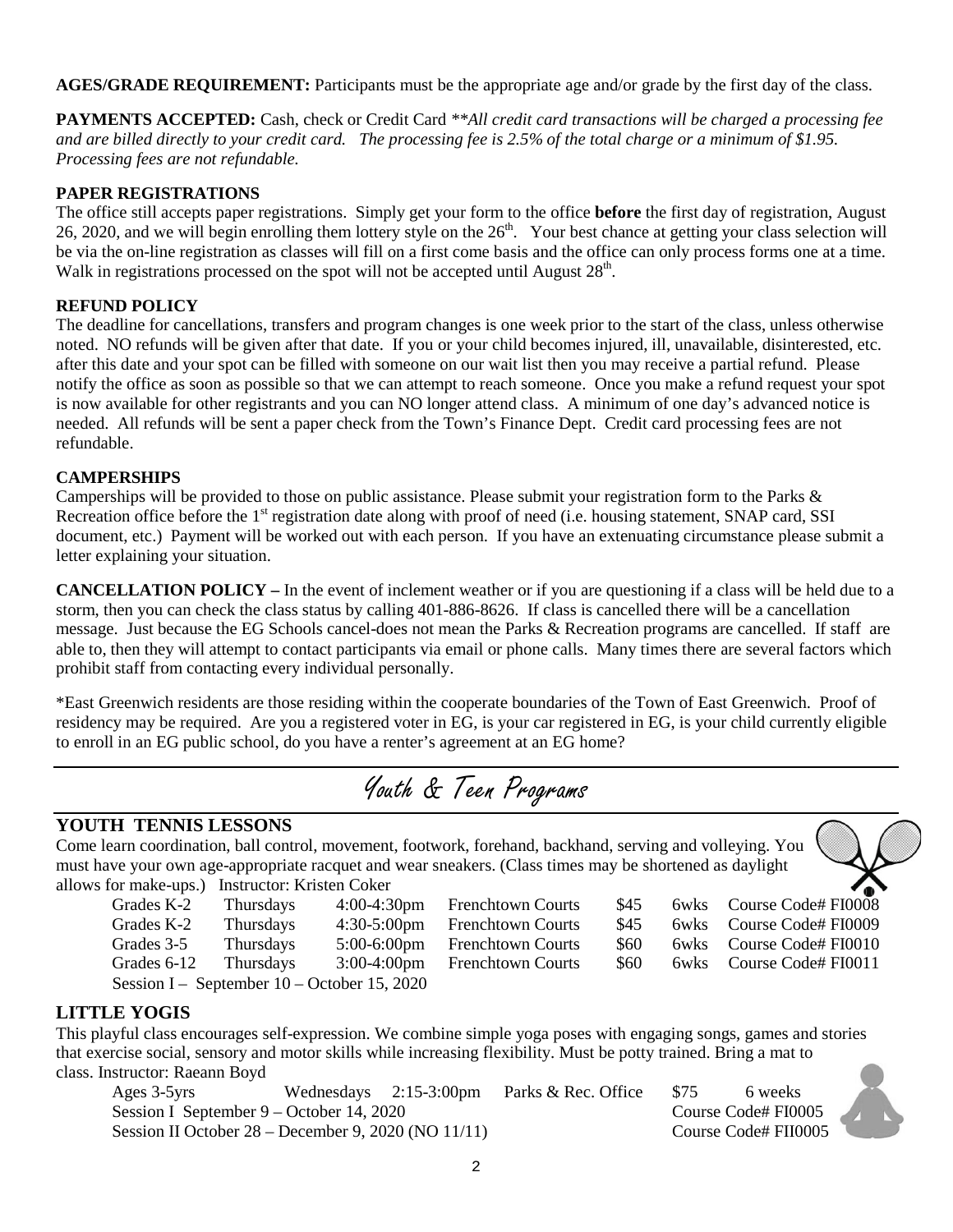#### **TEEN YOGA**

Through stretches and poses, teens will develop muscle tone and balance, utilizing proper breath and positions. Bring a yoga mat, towel and water to class. Instructor: Raeann Boyd

Ages 12-17 yrs Wednesdays 3:30-4:30pm Parks & Rec. Office \$75 6 weeks Session I September 9 – October 14, 2020 Course Code# FI0006 Session II October 28 – December 9, 2020 (NO 11/11) Course Code# FII0006

#### **FARM FRIENDS**

Taking place at Historic Casey Farm in North Kingstown, RI. Each week children explore a different area on the farm, chickens, pigs, cows, vegetables, etc., through themed activities. Each class will conclude with a quick craft incorporating what the children learned that day! Parent Participation required. Instructor: Casey Farm Staff

Ages 3-6yrs w/parents Wednesdays 10:00-11:00am Casey Farm \$60 10 weeks Session I September 16 – December 2, 2020 (NO 11/11, 11/25) Course Code# FI0013

#### **MESSY CRAFTS**

Spend the afternoon creating art projects. Get your creative juices flowing as you glue, paint, cut, sculpt and more. Great for practicing fine motor skills and inspiring creativity. Please wear old clothes you are not afraid to soil or bring an apron. NO parent participation. Must be potty trained. Instructor: Parks & Rec. Staff

Ages 3-5yrs Mondays 1:30-2:15pm Parks & Rec. Office \$40 8 weeks Session I September 14 – November 16, 2020 (NO 9/28, 10/12) Course Code# FI0014

#### **ARTISTIC MINDS**

Enjoy some quality arts and crafts time. Each class participants build, create, experiment and use their imagination as they cut, paint, sculpt and construct a masetpiece! Please wear old clothes you are not afraid to soil or bring an apron. Instructor: Parks & Rec. Staff

Ages 5-8yrs Thursday 4:00-4:45pm Parks & Rec. Office \$50 6 weeks Session I September 10 – October 15, 2020 Course Code# FI0015 Session II October 29 – December 10, 2020 (NO 11/26) Course Code# FII0015

#### **YOUTH HOLIDAY CENTERPIECE/GARLAND WORKSHOP**

Learn to make a playful centerpeice or garland from real greens and a mix of artificial flowers, greens, holiday décor, ornaments, ribbon and more. This will make a great gift or use to decorate. Instructor: Mary Keirnan Ages 8-12 Tues, Dec 15<sup>th</sup> 4:00-5:00pm Parks & Rec. Office  $$22$  Course Code# FII0018

#### **STORIES AND PUPPETS**

Your preschooler will make stories come alive in this hands-on theater class! Every week, Ms. Valerie will read a new story and show the participants how to transform one of the characters from the story into a unique puppet. Each participant will make their own puppet, and the class will then perform an original adaptation of the story using the puppets they created. By the end of the session, everyone will have created six new puppets!Must be potty trained. Instructor: Experiments in Theater Staff

Ages 3 <sup>1</sup>/<sub>2</sub> -5 yrs Thursdays Parks & Rec. Office \$67 6 weeks<br>Session I September 10-October 15, 2020 9:30-10:30am Course Code# FI0016 Session I September 10-October 15, 2020 9:30-10:30am Session I September 10-October 15, 2020 1:00-2:00pm Course Code# FI0017

Course Code# FII0016 Course Code# FII0017



| Ages $3\frac{1}{2}$ -5 yrs | Thursdays                                                              | Parks & Rec. Office | \$67 | 6 weeks        |
|----------------------------|------------------------------------------------------------------------|---------------------|------|----------------|
|                            | Session II October $29$ – December 10 (no class $11/26$ ) 9:30-10:30am |                     |      | Course Code# F |
|                            | Session II October 29 – December 10 (no class $11/26$ ) 1:00-2:00pm    |                     |      | Course Code# F |

#### 3













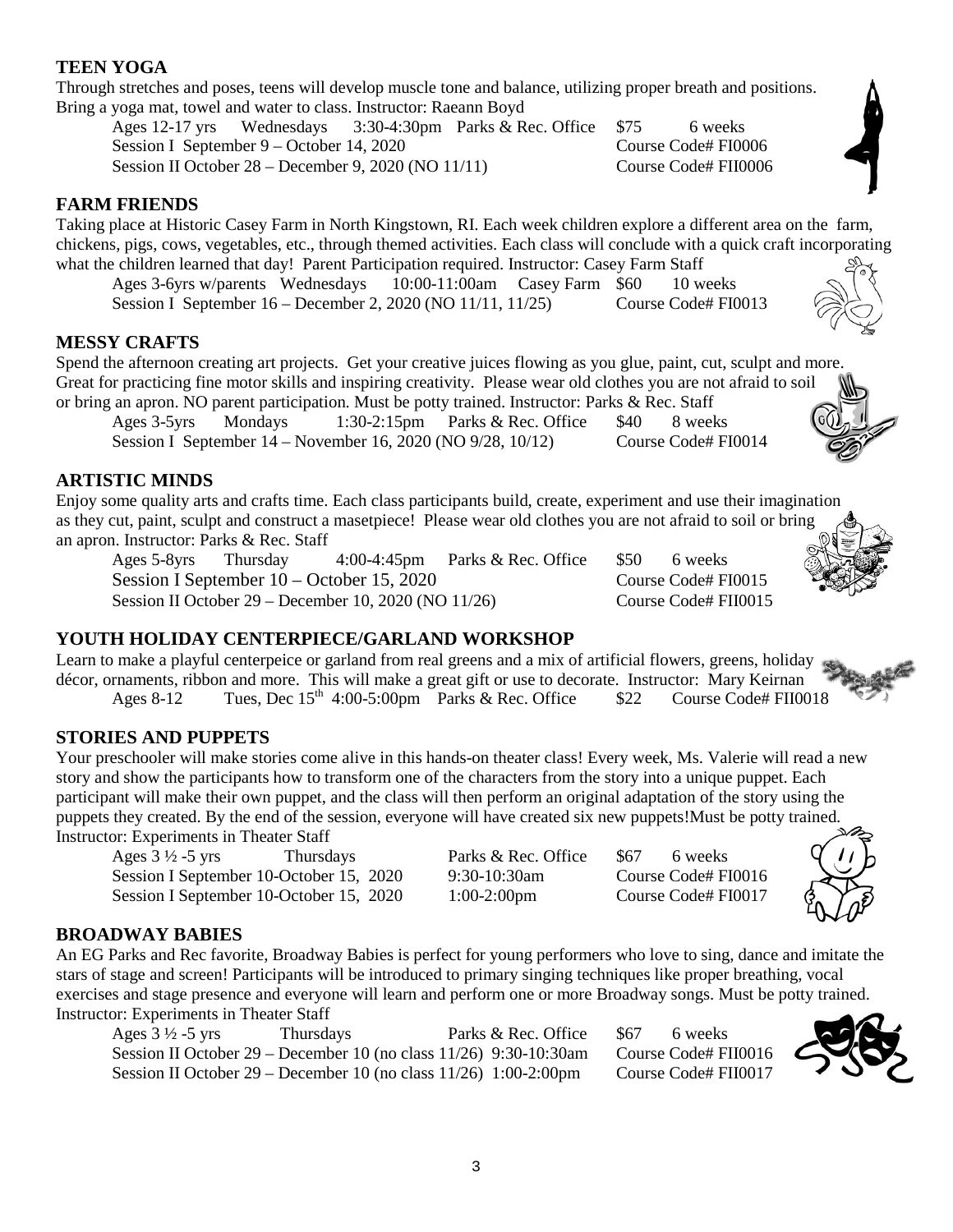#### **SCENES FROM 1980'S FILMS**

In this class, participants will have the opportunity to perform a scene from a well known, age appropriate, 1980's film such as *Space Camp, The Goonies, Back to the Future, The Princess Bride, E.T. or the Muppet Movie*. Actors will receive a copy of their scene, a character assignment, acting instruction, direction and will be expected to work in pairs or trios to rehearse their scene during class. All scenes will be memorized and performed at a final class. Instructor: Experiments in Theater Staff

Ages 6-11 yrs Wednesdays 4:00-5:30pm Swift Community Cnt \$92 6 weeks Session I September 9-October 14, 2020 Course Code# FI0023

#### **NOTHING BUT LAUGHS**

Improvisation, imitation & acting technique converge in this new class for young performers who are looking to laugh. Every week, Ms. Valerie will share a recording of a different comic performer or comedic style that students will watch and discuss as a group. Through various improv exercises and acting techniques, participants will practice what they observed. Instructor: Experiments in Theater Staff

Ages 6-11 yrs Wednesdays 4:00-5:30pm Swift Community Cnt \$92 6 weeks<br>Session II October 28- December 9, 2020 (NO 11/11) Course Code# FII00 Session II October 28- December 9, 2020 (NO  $11/11$ )

#### **SAFE AT HOME WORKSHOP**

This class is designed for children 8 to 12 to learn safe steps for around the home. Come learn how to be responsible and safe in any situation. Class covers family communication, internet, phone and door safety as well as fire safety. The class works in conjunction with the EG Police and Fire Departments. Instructor: Chelas Poirier Ages 8–12 Wed., November 25, 2020 9-11:00am Parks & Rec Office \$12 Course Code# FII0021

#### **EG BABYSITTER's CLASS**

This four day program is designed to teach new sitters and refresh present sitters on safe sitting techniques and qualities that make up a good sitter. Youths will be certified in CPR and First Aid as part of this course. This class is also valuable for children home alone after school or in the evening. Certificates will be awarded to those completing the four-day course. The class works in conjunction with the EG Police and Fire Departments. Instructor: Chelas Poirier

Ages 10 & up Tuesday, 10/27, 11/10, 11/17 4:00-5:30pm \$97 Course Code# FI0025 Tuesday, 11/ 3 9*:*00-12:30pm Parks & Rec. Office

#### **CIRCUIT MAKERS 101**

In this hands-on electronics class, students will gain experience with creating their own electronics; designing custom light-up greeting cards, electric games, mazes, and even musical instruments. Each class day consists of a circuitry lesson using components like lights, buzzers, switches, motors, & sensors. Instructor: Circuit Lab Staff

Grades K-2 Mondays 4:00-5:00pm Parks & Rec. Office \$115 6 weeks Session I September 14 – November 2, 2020 (NO 9/28, 10/12) Course Code# FI0018

#### **HANDS ON ELECTRONICS**

Tinker with electronics while learning the basics of computer programming. We begin by experimenting with the fundamentals of electronics and circuitry, and step up to projects where our class of young makers will design their own interactive and programmable devices. Participants use the latest tools including Arduino (for building interactive devices) and Raspberry Pi (for learning about computers and coding) to experiment with LEDs, resistors, motors, and programming. Each class day gives participants the chance to design a hands-on project. Instructors: Circuit Lab Staff

Grades 3-5 Tuesdays 4:00-5:00pm Parks & Rec. Office \$115 6 weeks Session I September 15 – October 20, 2020 Course Code# FI0019

#### **FAMILY MINUTE IT TO WIN IT – GAME NIGHT**

Come enjoy a fun night of games and laughter! Test your skills with a variety of fun minute it to win it challenges. Families will work together as a team to beat the clock for a chance to be crowned the Ultimate Minute It To Win It Champions. Teams will practice social distancing. Instructor: Recreation Staff

Ages 5-12 w/ parent Friday, November 6, 2020 6:30-8:00pm Swift Comm. Center \$20/family Course Code# FII0022

4



















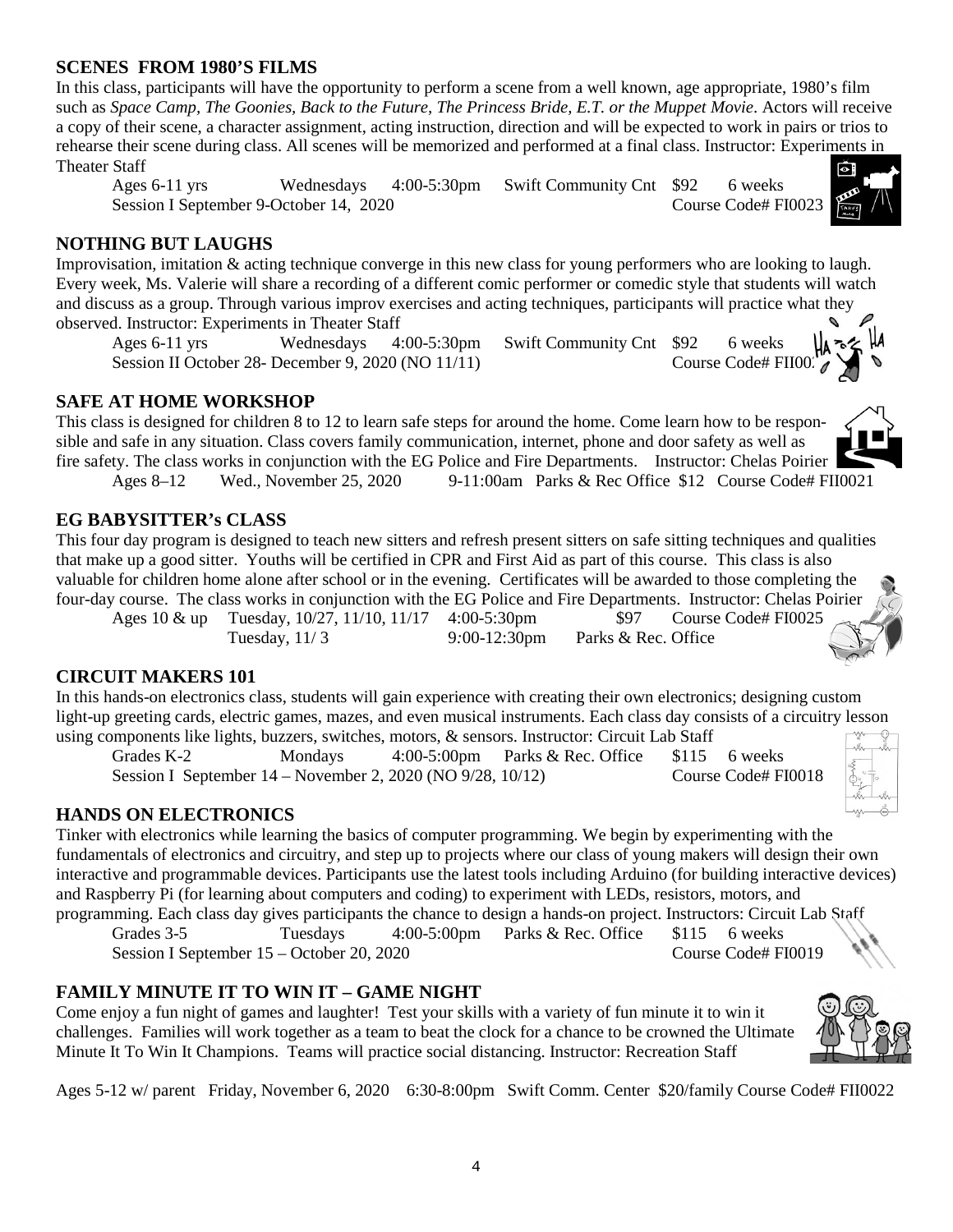# Adult & Senior Programs

Due to the limited number of people we can enroll in class there will be no multi-class discounts this session. Check with your physician prior to participating. Children are not allowed in the facility during classes. ALL EXERCISE CLASSES REQUIRE YOU TO BRING YOUR OWN MAT, WEIGHTS, WATER BOTTLE & SNEAKERS.

#### **BODY CONDITIONING** Course Code# FI0026

Learn the proper exercise techniques to maximize your workout. An easy to follow low-impact aerobic workout gets your heart pumping. Strength and balance training and a stretch are also incorporated into the classes. The routines change

regularly so your mind and body are constantly challenged. Instructors: Michelle Anderson & Amy Eberle Adults & Seniors Mon, Wed & Fri 9:00-10:00am Swift Gym \$93 14 weeks Session I September 9 – December 18, 2020 (NO 9/28, 10/12, 11/11, 11/27)

**BODY BARRE WORKOUT** Course Code# FI0027

Join us for Body Barre, a hybrid workout combining ballet inspired movements with elements of pilates, dance, strength & most importantly, balance. Workouts will include flexibility training, core strengthening & calorie burning with light cardio. Participants will quickly learn how effective a tool gravity is at building strength! Instructor: Amy Eberle

Adults & Seniors Mondays 10:00-10:45am Swift Gym \$53 12 weeks Session I September 14 – December 14, 2020 (NO 9/28, 10/12)

#### **DEFINE YOURSELF!**

Balance, strength  $\&$  stamina are important for overall health, movement  $\&$  fall prevention. This total body strength  $\&$ toning class will improve all of that. All levels are welcome as we develop the strength & core stability needed to keep us agile and strong. Participants must be able to get down on the floor. Instructor: Michelle Anderson

Adults & Seniors Wednesdays 10:00-10:45am Swift Gym \$61 14 weeks Course Code# FI0028 Adults & Seniors Fridays 10:00-10:45am Swift Gym \$61 14 weeks Course Code# FI0029 Session I September 9 – December 18, 2020 (NO 11/11, 11/27)

#### **ZUMBA FITNESS**

The Zumba program fuses hypnotic Latin and international music for a fun and effective aerobic-dance workout. Easy to follow, calorie burning dance-fit program. Bring a face towel. (Mat & weights not needed.) Instructor: Natalie Thibodeau

16 yrs to Adults Tuesdays 5:15-6:15pm Swift Gym \$35 12 weeks Course Code# FI0031 16 yrs to Adults Saturdays 9:30-10:30am Swift Gym \$35 12 weeks Course Code# FI0032 Session I September 12 – December 19, 2020 (NO 9/19, 11/3, 11/7, 11/10, 11/14)

#### **STRETCH & RELAX**

Stretching is an important exercise to keep your body limber and flexible. Join the class as they receive a full body stretch with a gentle and slow flow of static stretches and breathing. Stretching is important for people who exercise on a regular basis. This class is great for older adults to improve muscle control and balance. Participants must be able to get on the floor. Instructor: Natalie Thibodeau

Adult & Seniors Tuesdays 4:00-5:00pm Swift Community Cn \$53 12 weeks<br>Session I September 15 – December 15, 2020 (NO 11/3, 11/10) Course Code# FI0030 Session I September  $15 -$ December 15, 2020 (NO 11/3, 11/10)

#### **YOGA**

Norish your body, quiet your mind, and leave felling stretched, relaxed and invigorated. This all level yoga class is perfect for those who are interested in learning the basics of yoga in a gentle and encouraging atmosphere and also excellent to reconnect to the foundations of their practice. Bring a yoga mat, strap, 2 yoga blocks, & towel to class. Participants must be able to get on the floor. Instructor is a set of the floor.

Adults & Seniors Mondays 9:15-10:15am Parks & Rec. Office \$85 12 weeks Jessie HS Students & Adults Tuesdays 6:45- 7:45pm Swift Community Cnt \$85 12 weeks Jessie HS Students & Adults Wednesdays 5:30- 6:30pm Frenchtown School \$85 12 weeks Raeanne Session I September 9 – December 14, 2020 (NO 9/28, 10/12, 11/3, 11/11, 11/25)

#### **FALL WREATH-MAKING WORKSHOP**

Learn to make a beautiful fall wreath for your home. Using artifical flowers, a grapevine wreath, ribbon, gourds and other material you can let your creativity determine the final look. Instructor: Mary Kiernan

Ages  $18+$  Wed, Oct.  $14<sup>th</sup> 10-12:00 \text{pm}$  Parks & Rec Office \$35 Course Code# FII0059









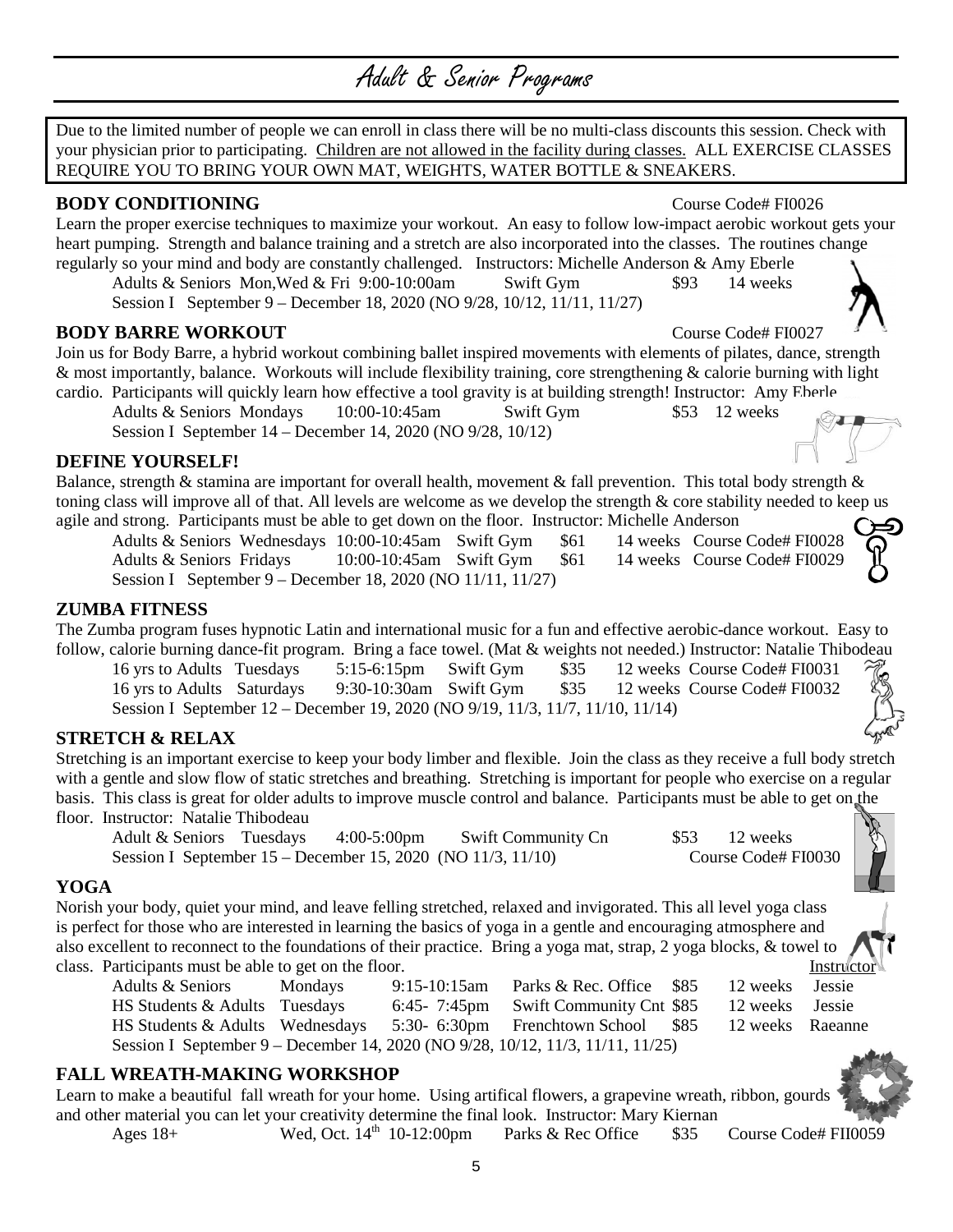#### **HOLIDAY CENTERPIECE/GARLAND WORKSHOP**

Learn to make a festive centerpeice or garland from real greens and a mix of artificial flowers, greens, holiday décor, ornaments, ribbon and more. Instructor: Mary Kiernan

Ages  $18+$  Wed, Dec.  $9<sup>th</sup>$  10-12:00pm Parks & Rec Office \$35 Course Code# FII0060

#### **EXPLORING ALCOHOL INK**

Alcohol ink is a vividly-colored, alcohol-based dye that is liquid, translucent, permanent and fast drying. Alcohol ink is specifically formulated to create interesting patterns & effects on a variety of materials. In this workshop series you will create a number of projects including ceramic coasters, greeting cards, landscapes and dazzling sun catchers over 4 weeks. Includes all materials and supplies. Instructor: Jessie Jewles Art

Ages 18 & over Mondays 10:45-12:45pm Parks & Rec Office \$140 Course Code#FI0060 Session I September 14 – October 19, 2020 (NO 9/28, 10/12)

#### **THE RAMBLERS-HIKING GROUP**

Don your hiking shoes and trek through some of the most beautiful wildlife, nature preserves and open spaces in Rhode Island. Different trails and areas will be selected each week. Participants will meet at the Frenchtown Park parking lot and head out. *If the COVID social distancing permits we will use the bus, otherwise participants will have to drive to the location*. Sign up by the week or for all 9 hikes.

Ages 18+ Thursdays 9-@12:00pm Frenchtown Park \$5/hike 9 weeks Session I September 10 – November 5, 2020 Course Code# FI0050-58

#### **FIRST AID, CPR & AED CLASS**

This class will certify new people and re-certify current card holders in First Aid, CPR and AED (automated external defibrillator). This is an American Heart Association course. Learn these valuable lessons including first aid, adult, child, and infant CPR, as well as how to use an AED.

Ages 16 & over Thurs, Oct. 15, 2020 6-9:00pm Police Comm. Rm \$60 Course Code# FI0059

#### **ADULT TENNIS LESSONS**

A certified USTA instructor will teach participants coordination, ball control, movement, footwork, forehand, backhand, serving and volleying. Cardio classes incorporates a workout into drills and instruction. You must have your own racquet and wear sneakers. Instructor: Kristen Coker

Tennis Beginner Tuesdays 9:30-10:30am Frenchtown Courts \$60 6 weeks Course Code# FI0040 Tennis Intermediate Tuesdays 10:45-11:45am Frenchtown Courts \$60 6 weeks Course Code# FI0041 Cardio Beginner Thursdays 9:30-10:30am Frenchtown Courts \$60 6 weeks Course Code# FI0042 Cardio Intermediate Thursdays 10:45-11:45am Frenchtown Courts \$60 6 weeks Course Code# FI0043 Session I – September 8 – October 15, 2020

## **TENNIS DRILL & PLAY for Intermediate/Advanced Players**

This class is 30 minutes of tennis drills followed by 45 minutes of coached match play to improve your game. Participants must have their own racquet & wear sneakers. Instructor: Kristen Coker

Ages 18+ Mondays 9:15-10:30am HS Municipal Courts \$75 6 weeks<br>Session I September 14 – November 2, 2020 (NO 9/28, 10/12) Course Code# FI0046 Session I September  $14 -$  November 2, 2020 (NO 9/28,  $10/12$ )

### **PICKLEBALL LESSONS**

Come learn the popular game of pickleball. Students will learn the rules, basic strategy, and strokes of pickleball. Must bring your own racquet. Rainouts may be made up on other days in the week. Instructor: Kristen Coker Session I – Outdoors – September 9 – October 15, 2020

| Ages $18+$ | Wednesdays | $4:15-5:15 \text{pm}$ | <b>Academy Courts</b>                                                    | \$60 |      | 6wks Course Code# FI0047 |
|------------|------------|-----------------------|--------------------------------------------------------------------------|------|------|--------------------------|
| Ages $18+$ | Wednesdays | $5:30-6:30$ pm        | <b>Academy Courts</b>                                                    | \$60 |      | 6wks Course Code# FI0048 |
| Ages $18+$ | Thursdays  |                       | 12:00-1:00pm Frenchtown Courts                                           | \$60 |      | 6wks Course Code# FI0049 |
|            |            |                       |                                                                          |      |      |                          |
|            |            |                       | Session II – Indoors – November 4 – December 9, 2020 (NO class $11/11$ ) |      |      |                          |
| Ages $18+$ | Wednesdays | $5:30-6:30$ pm        | Swift Community Cnt \$50                                                 |      | 5wks | Course Code# FII0047     |









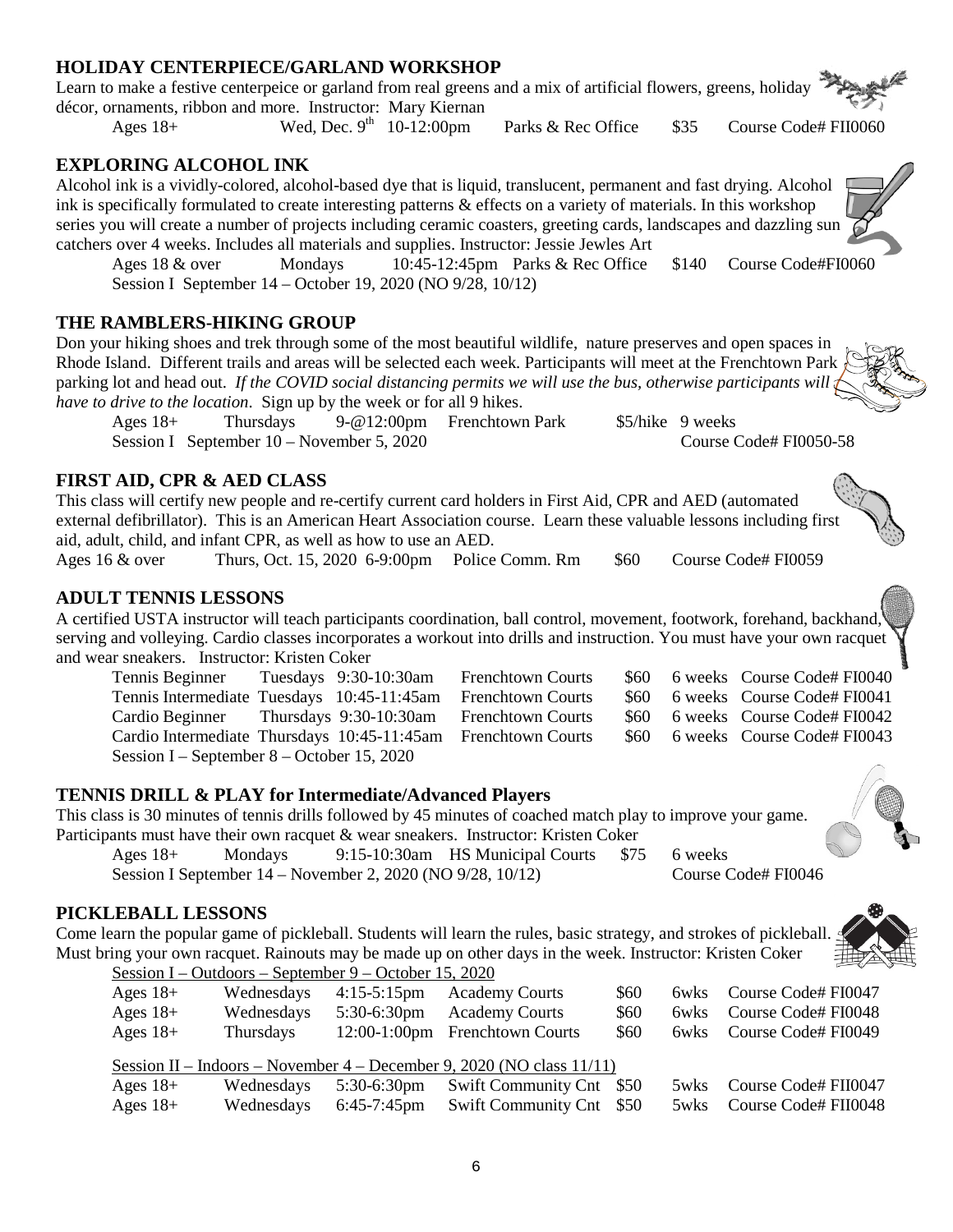

#### **2020 FALL PAPER REGISTRATION FORM**



**One form per household.** Please print clearly so we can accurately enter the information.

*The Primary Account Holder (Head of Household) is the adult who will be paying for and signing up him/herself, custodial minor children and/or adult family members who reside at the same address.*

| Primary Account Holder/Head of Household Information (please print)                                         |        |                       |              |  |  |
|-------------------------------------------------------------------------------------------------------------|--------|-----------------------|--------------|--|--|
| <b>First Name</b>                                                                                           |        | <b>Last Name</b>      |              |  |  |
| Date of Birth                                                                                               | Gender | Email                 |              |  |  |
| <b>Street</b>                                                                                               |        | City, State, Zip Code |              |  |  |
| <b>Primary Phone</b>                                                                                        |        | <b>Alt Phone</b>      |              |  |  |
| Medical Information: (ie. allergies, etc. please elaborate)                                                 |        |                       |              |  |  |
|                                                                                                             |        |                       |              |  |  |
| Emergency Contact (please print) List someone other than the HOH or Spouse as they will be contacted first. |        |                       |              |  |  |
| <b>Name</b>                                                                                                 |        | Phone No.             | Relationship |  |  |

|                                                                 |                          |  | ADULTS (18 & over) TO ADD TO YOUR ACCOUNT: Must have the same legal residence as Primary Account holder. |  |  |
|-----------------------------------------------------------------|--------------------------|--|----------------------------------------------------------------------------------------------------------|--|--|
| All adults MUST sign the waiver at the end of the application.  |                          |  |                                                                                                          |  |  |
| <b>Check if Spouse</b><br><b>Last Name</b><br><b>First Name</b> |                          |  |                                                                                                          |  |  |
| Date of Birth                                                   | Phone<br>Email<br>Gender |  |                                                                                                          |  |  |
| Medical Information: (ie. allergies, etc. please elaborate)     |                          |  |                                                                                                          |  |  |
| <b>Check if Spouse</b><br><b>First Name</b><br><b>Last Name</b> |                          |  |                                                                                                          |  |  |
| Date of Birth<br>Gender<br>Email<br>Phone                       |                          |  |                                                                                                          |  |  |
| Medical Information: (ie. allergies, etc. please elaborate)     |                          |  |                                                                                                          |  |  |

| CUSTODIAL MINORS (under 18) TO ADD TO YOUR ACCOUNT: Same legal residence as Primary Account holder. |                                                             |                  |  |  |  |
|-----------------------------------------------------------------------------------------------------|-------------------------------------------------------------|------------------|--|--|--|
| <b>First Name</b>                                                                                   |                                                             | <b>Last Name</b> |  |  |  |
| Date of Birth                                                                                       | Gender                                                      | Grade            |  |  |  |
|                                                                                                     | Medical Information: (ie. allergies, etc. please elaborate) |                  |  |  |  |
|                                                                                                     |                                                             |                  |  |  |  |
|                                                                                                     |                                                             |                  |  |  |  |
| <b>First Name</b>                                                                                   |                                                             | <b>Last Name</b> |  |  |  |
| Date of Birth                                                                                       | Gender                                                      | Grade            |  |  |  |
|                                                                                                     | Medical Information: (ie. allergies, etc. please elaborate) |                  |  |  |  |

PICK UP AUTHORIZATION: IF YOU HAVE CHILDREN ENROLLED IN A CLASS WITH PARTICIPANTS YOUNGER THAN 7<sup>th</sup> grade and it's NOT a parent participation class, then they are REQUIRED to be signed out after each class by you, your emergency contact or pre-authorized people listed here and must show a PHOTO ID each time. Please list below the people who will be allowed to pick up your child/children. *You do not need to list the Primary Account Holder's name or the Emergency Contact's name as they will be allowed to sign out your child.* **Please include any other parent, spouse, sibling, neighbor, grandparent, sitter, or nanny who will be picking up your child.** If the name does not appear here, then your child WILL NOT be released to him/her. Changes to this information must be filled out in-person at the office or with the head instructor by the Parent/Guardian. PHONE CALLS AND NOTES SENT IN WILL NOT BE ACCEPTED. Please plan ahead.

| <b>First &amp; Last Name</b> | <b>Phone</b> |
|------------------------------|--------------|
| First & Last Name            | Phone        |
| <b>First &amp; Last Name</b> | Phone        |